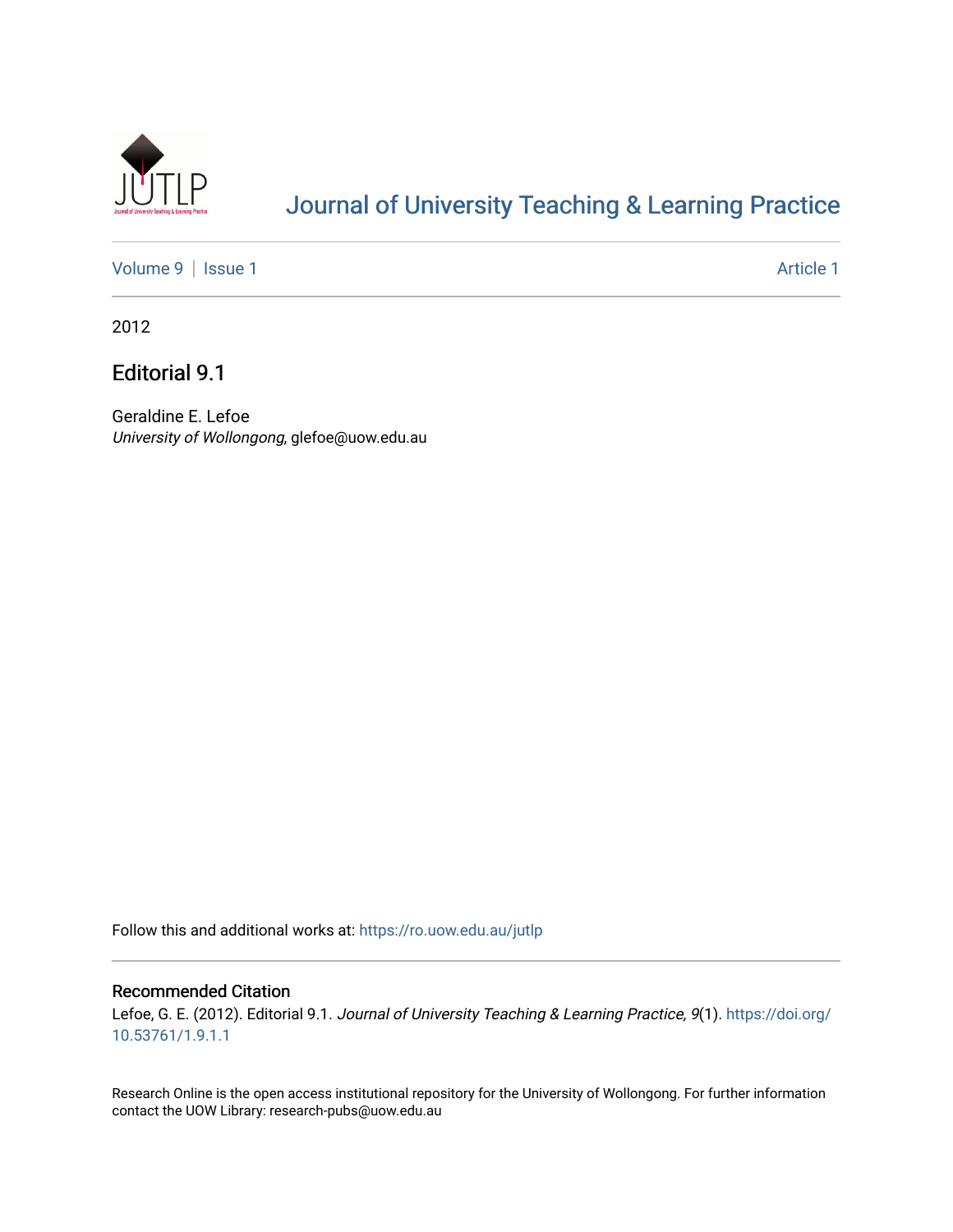### Editorial 9.1

### **Abstract**

Welcome to the first issue of Volume 9 of Journal of University Teaching and Learning (JUTLP) in 2012. Higher education institutions continue to adapt to the many changes occurring in education. Increasing pressures on systems and the people who work within them are becoming more evident. For this journal one such impact has been the submission of several papers which have evidence of plagiarism or selfplagiarism. Contributing factors may indeed be increased pressure to publish and a lack of understanding of what constitutes plagiarism amongst inexperienced authors. In the Higher Education Teaching and Learning group in Linkedin (http://tinyurl.com/HETL-SOTL) suggestions have been offered in terms of education for authors and reviewers to address the problem. It seems that new technologies, as well as those that have been around for quite some time, offer both advantages and disadvantages for academic activity. Fortunately, for many of our authors the use of technology to support teaching and learning is providing avenues for increased support for student learning.

### Keywords

editorial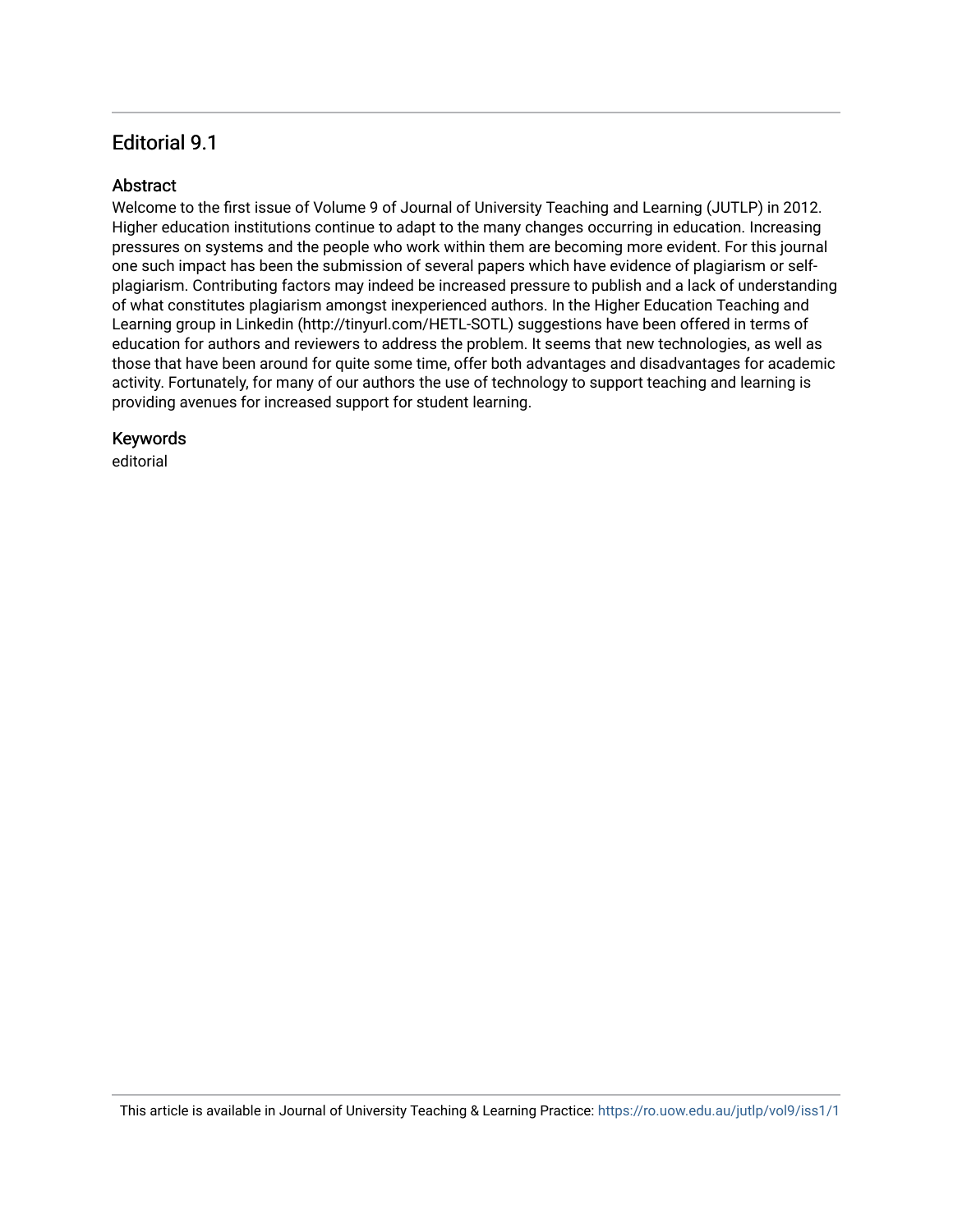

# [Journal of University Teaching & Learning Practice](https://ro.uow.edu.au/jutlp)

[Volume 9](https://ro.uow.edu.au/jutlp/vol9) | [Issue 1](https://ro.uow.edu.au/jutlp/vol9/iss1) Article 1

2012

## Journal of University Teaching and Learning Practice Editorial 9.1

Geraldine E. Lefoe University of Wollongong, glefoe@uow.edu.au

Follow this and additional works at: [https://ro.uow.edu.au/jutlp](https://ro.uow.edu.au/jutlp?utm_source=ro.uow.edu.au%2Fjutlp%2Fvol9%2Fiss1%2F1&utm_medium=PDF&utm_campaign=PDFCoverPages) 

### Recommended Citation

Lefoe, G. E. (2012). Journal of University Teaching and Learning Practice Editorial 9.1. Journal of University Teaching & Learning Practice, 9(1). [https://ro.uow.edu.au/jutlp/vol9/iss1/1](https://ro.uow.edu.au/jutlp/vol9/iss1/1?utm_source=ro.uow.edu.au%2Fjutlp%2Fvol9%2Fiss1%2F1&utm_medium=PDF&utm_campaign=PDFCoverPages) 

Research Online is the open access institutional repository for the University of Wollongong. For further information contact the UOW Library: research-pubs@uow.edu.au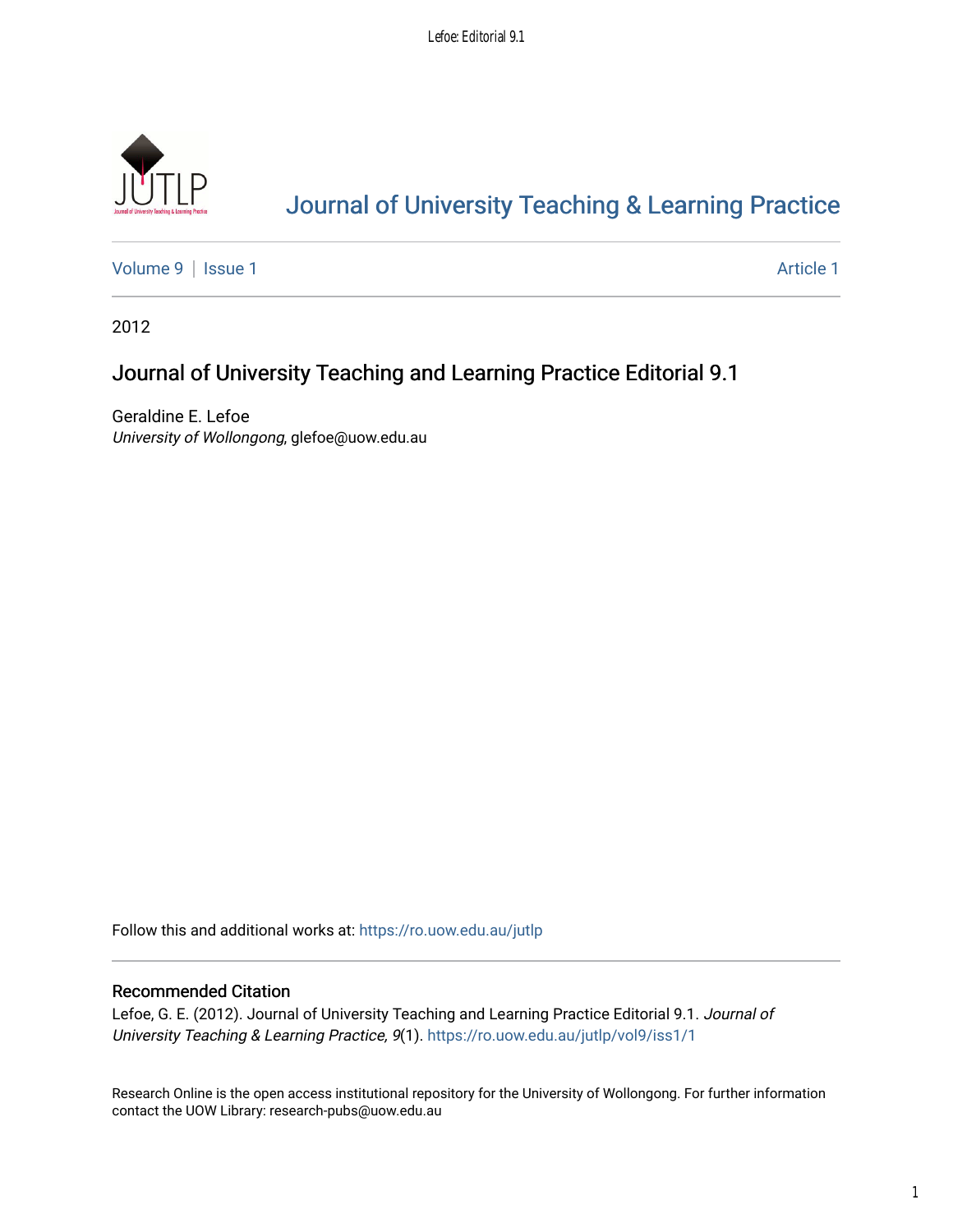### Journal of University Teaching and Learning Practice Editorial 9.1

### Abstract

Welcome to the first issue of Volume 9 of Journal of University Teaching and Learning (JUTLP) in 2012. Higher education institutions continue to adapt to the many changes occurring in education. Increasing pressures on systems and the people who work within them are becoming more evident. For this journal one such impact has been the submission of several papers which have evidence of plagiarism or selfplagiarism. Contributing factors may indeed be increased pressure to publish and a lack of understanding of what constitutes plagiarism amongst inexperienced authors. In the Higher Education Teaching and Learning group in Linkedin (http://tinyurl.com/HETL-SOTL) suggestions have been offered in terms of education for authors and reviewers to address the problem. It seems that new technologies, as well as those that have been around for quite some time, offer both advantages and disadvantages for academic activity. Fortunately, for many of our authors the use of technology to support teaching and learning is providing avenues for increased support for student learning.

#### Keywords

editorial

This article is available in Journal of University Teaching & Learning Practice:<https://ro.uow.edu.au/jutlp/vol9/iss1/1>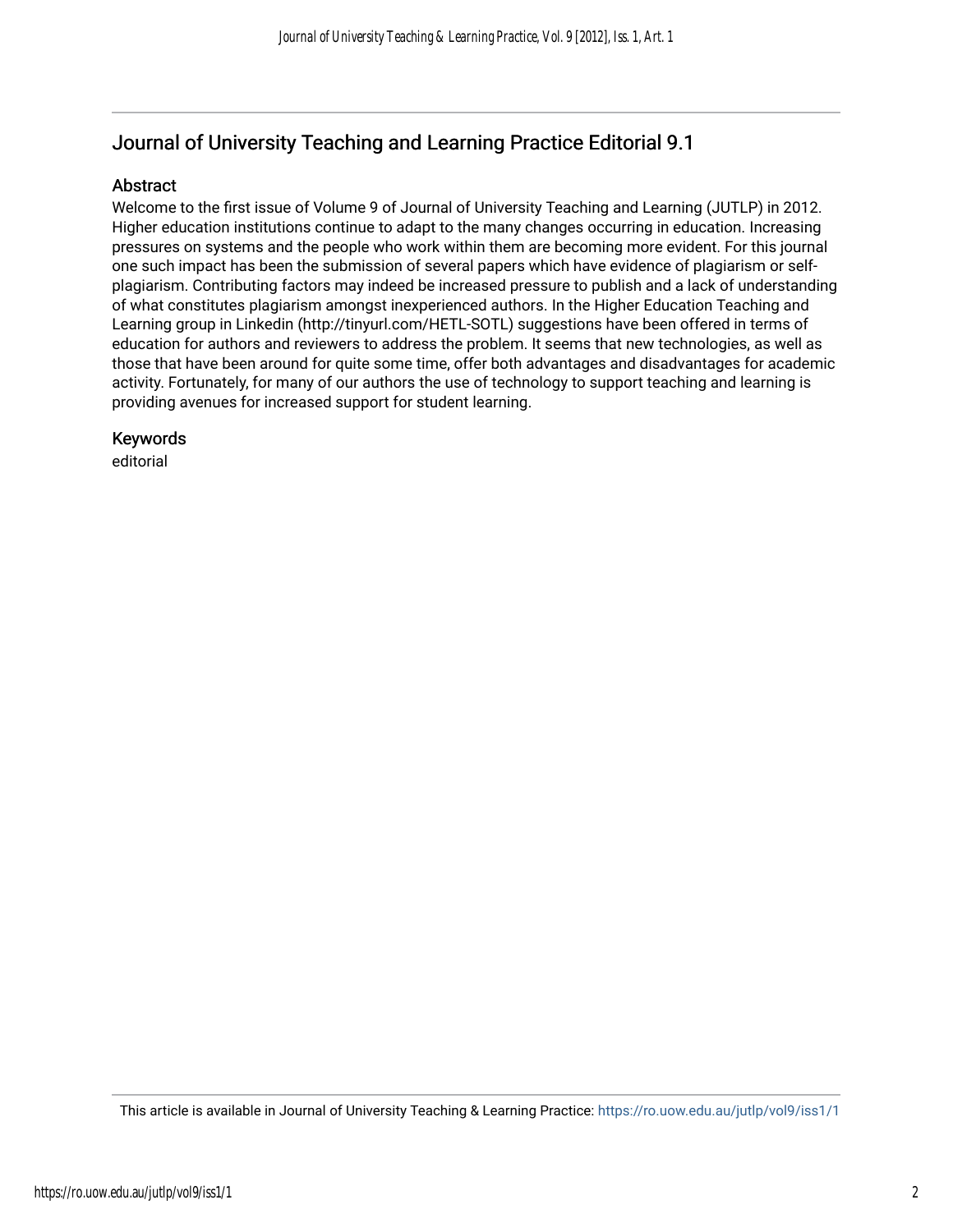#### Lefoe: Editorial 9.1

Welcome to the first issue of Volume 9 of Journal of University Teaching and Learning (JUTLP) in 2012. Higher education institutions continue to adapt to the many changes occurring in education. Increasing pressures on systems and the people who work within them are becoming more evident. For this journal one such impact has been the submission of several papers which have evidence of plagiarism or self-plagiarism. Contributing factors may indeed be increased pressure to publish and a lack of understanding of what constitutes plagiarism amongst inexperienced authors. In the Higher Education Teaching and Learning group in Linkedin (http://tinyurl.com/HETL-SOTL) suggestions have been offered in terms of education for authors and reviewers to address the problem. It seems that new technologies, as well as those that have been around for quite some time, offer both advantages and disadvantages for academic activity. Fortunately, for many of our authors the use of technology to support teaching and learning is providing avenues for increased support for student learning.

Several of the papers in this issue highlight the increased move to blended learning environments to support the needs of the changing student body. In our first paper, the impact of increasing student numbers in higher education is identified as a challenge by Bissonauth-Bedford and Stace in first year foreign language teaching, which they have addressed though the embedding of peer learning via a discussion space in their university's learning management system. This method was used to build on the face to face component of the first year French class to provide additional scaffolding for student learning in this group of eighty students whose previous experience of the language varied from none to five years. The paper analyses student discussion over the semester to determine the impact of using small mixed ability groups to extend their use of the French language.

In the next paper, Jungic, Kent and Menz also use a blended approach to teaching mathematics by determining where technology is most useful for calculus classes. They analyse a five year collection of survey data to support an approach to using online assignments across a number of disciplinary areas including science, engineering and social science calculus subjects. They also propose that a combination of face to face and online provides the optimal learning experience for their students.

The third and fourth papers focus on student access to self-directed support. Carmichael and Farrell propose an online environment for access to support materials specifically for the development of critical thinking skills. They provide a case study, building on substantial earlier work in the area, for providing both independent and group access to learning materials. Their evaluation of the resource included data collected through patterns of usage, examination of discussion within the site as well as surveys and semi-structured interviews. They identify that a standalone site can indeed support student learning for the development of such skills and look to future opportunities for further developing and sharing of the materials developed. Adamson, Brown and Fujimoto-Adamson take a different perspective as they examine the role of a self-access support centre in a physical campus in a new university in Japan. Their ethnography provides a wonderful insight to the challenges faced when establishing a new centre and role within the changing climates of higher education.

Czabanowska and her colleagues at Maastricht University take a new approach to Problem Based Learning (PBL) when they identify a real challenge for students and tutors of 'PBL fatigue' as students' attitudes to self-directed learning were diminished. They discuss some